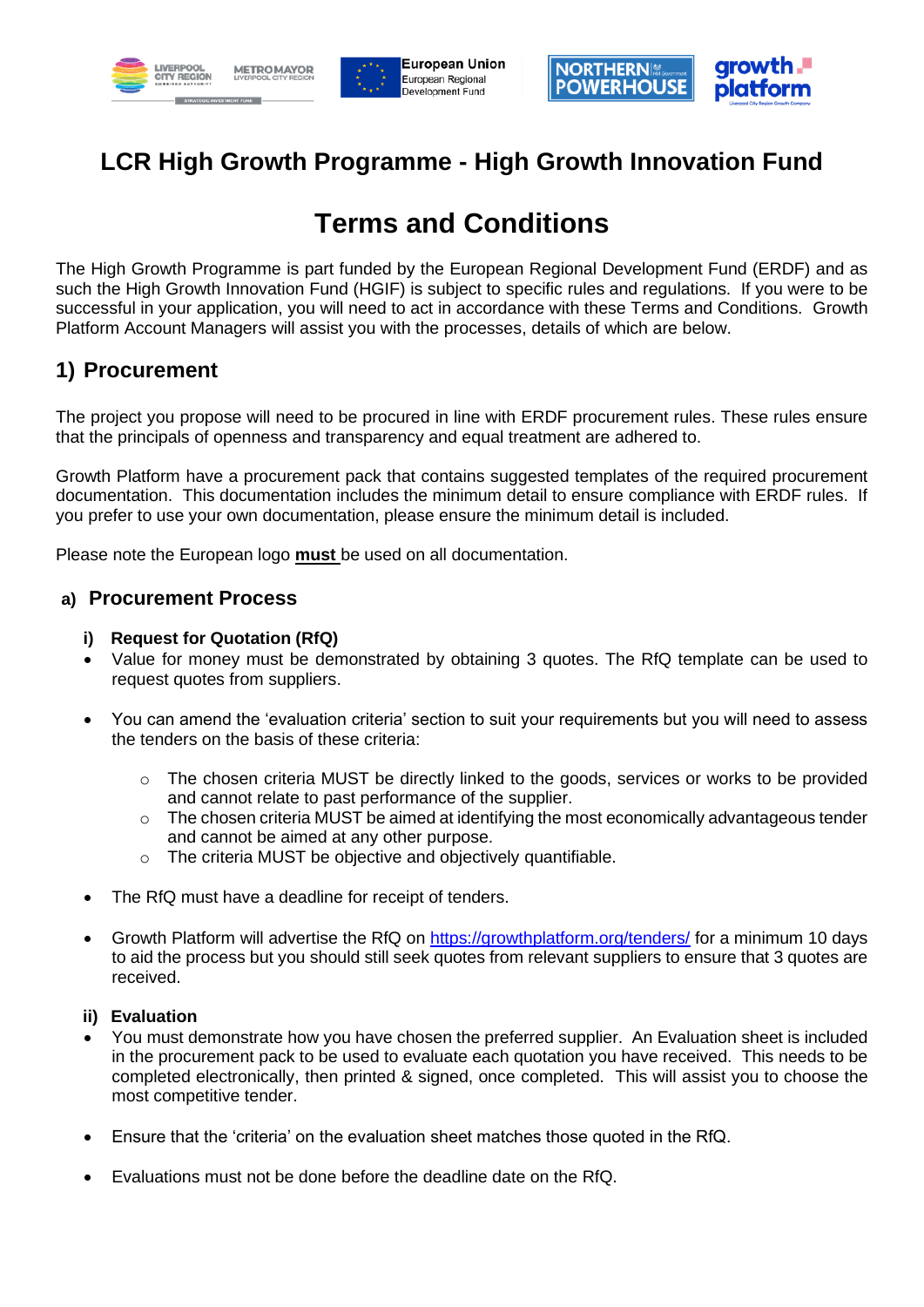





• Ensure all tenders were received before the deadline on the RfQ – any tenders received after this date should not be evaluated.

Growth Platform will need copies of tenders and evaluations to retain on file for audit purposes.

# **2) Grant Funding Agreement**

If your project is successful at this stage Growth Platform will issue you with a Grant Funding Agreement which will need to be signed and returned along with signed copies of the Supplier Offer Letter, Decline Letters and Service Agreement (see below).

#### **3) Offer Letter and Decline Letters**

Once you have chosen a supplier an Offer Letter should be given to them informing them that they have been successful and decline letters should be sent to the unsuccessful suppliers. Templates are included in the Procurement pack.

These letters should be dated **after the GFA** has been issued.

#### **4) Service Agreement**

Once you have received your Funding Agreement from Growth Platform you can enter into a contract with your supplier. The Service Agreement is between the business procuring the work (this should be the same as the business name on the High Growth Innovation Fund Application Form) and your chosen supplier. This should include detail of all work to be carried out along with costs and timescales.

# **5) Publicity**

There are strict rules relating to the publicity of ERDF programmes. The European Commission see the ERDF logo (above) as being one of the most important communication tools for ERDF programmes. It is mandatory that the logo is used and applied correctly, prominently and consistently on all publicity materials produced. It is a condition of receiving High Growth Innovation Fund grant that you include the ERDF logo where possible.

### **6) Evidence**

You should be aware that in order to claim the grant from this programme you will need to provide Growth Platform with evidence that you have paid your supplier. Documentation will include, but is not limited to:

- Procurement documentation
- Proof of internet advert
- Copies of invoices
- Copies of bank statements to prove payment of invoice (unrelated transactions can be blanked out)

### **7) Claims Process**

Once the work agreed in your Funding Agreement has been completed to your satisfaction and you have paid your supplier you can claim the remainder of the 50% contribution from Growth Platform.

Please note the following: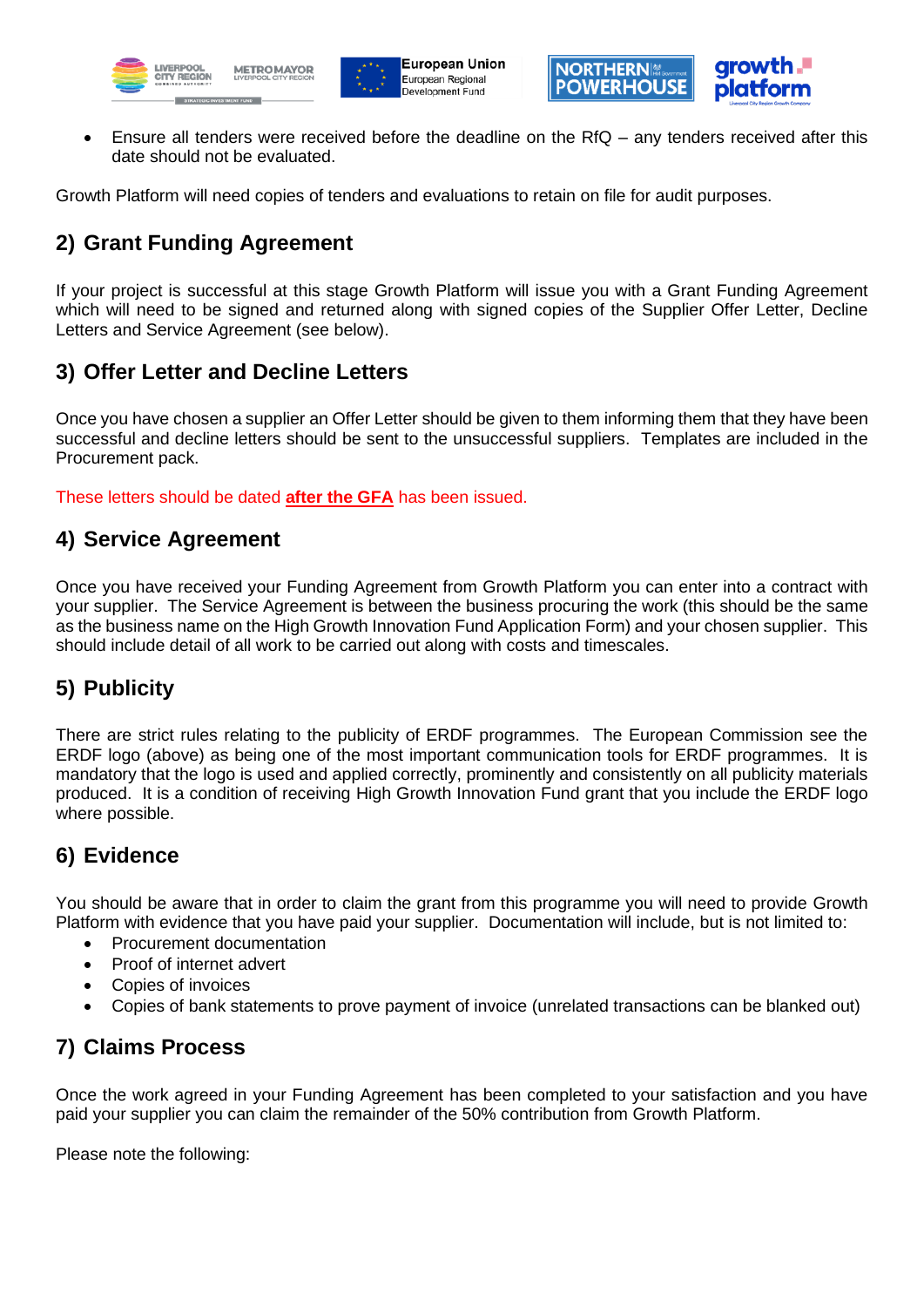





- The business applying for the grant, the contracting business and the business paying for the work must be the same.
- Payment for the work must come out of a bank account in the same name as the business named on the original application.
- Final grant payment can only be claimed once all contracted work has been fully completed to your satisfaction and paid for.
- The grant is exclusive of VAT. VAT paid to your supplier is not eligible for reimbursement and you should not include VAT in your claim to Growth Platform.

Please forward all the documentation detailed below to allow Growth Platform to process your payment in line with ERDF rules and regulations:

• Copy of invoice from your supplier. This needs to be certified as a true copy of the original **by the business claiming the grant**. Therefore, the following wording must be written on the invoice & signed & dated stating the person's position & organisation.

> "I certify that this is a true copy of the original document and the original is available on request: Signed: Date: Position in organisation: Name of organisation:"

- Copy of a bank statement showing the payment leaving your bank account. This again needs to be certified as a true copy of the original **by the business claiming the grant** – the wording above should be used. Please feel free to blank out any information not relating to this claim i.e., other unrelated transactions, balances or account numbers. However, can you please ensure the statement clearly shows your company name.
	- o If online banking is used, the bank statement must have the bank name and account name clearly visible and must be in a PDF or other format that cannot be manipulated. A download of transactions to an excel spreadsheet is not acceptable.
	- $\circ$  If the payment was made by credit card this is not classed as payment. You will need to provide evidence that the credit card balance has been repaid.
- Your claim for the remaining 50% of grant (exclusive of VAT)

Please return all the above documentation to your allocated account manager.

Claims for payment will be made at the end of March 2023.

#### **8) Document Retention**

You are required to ensure that all original documentation relating to your project, its implementation and its financing are retained until a date to be notified by the Secretary of State, this is currently expected to be at least  $31<sup>st</sup>$  March 2033.

You should ensure you are able to make original documentation or verified true copies relating to your project and its implementation and its financing available to auditors when required.